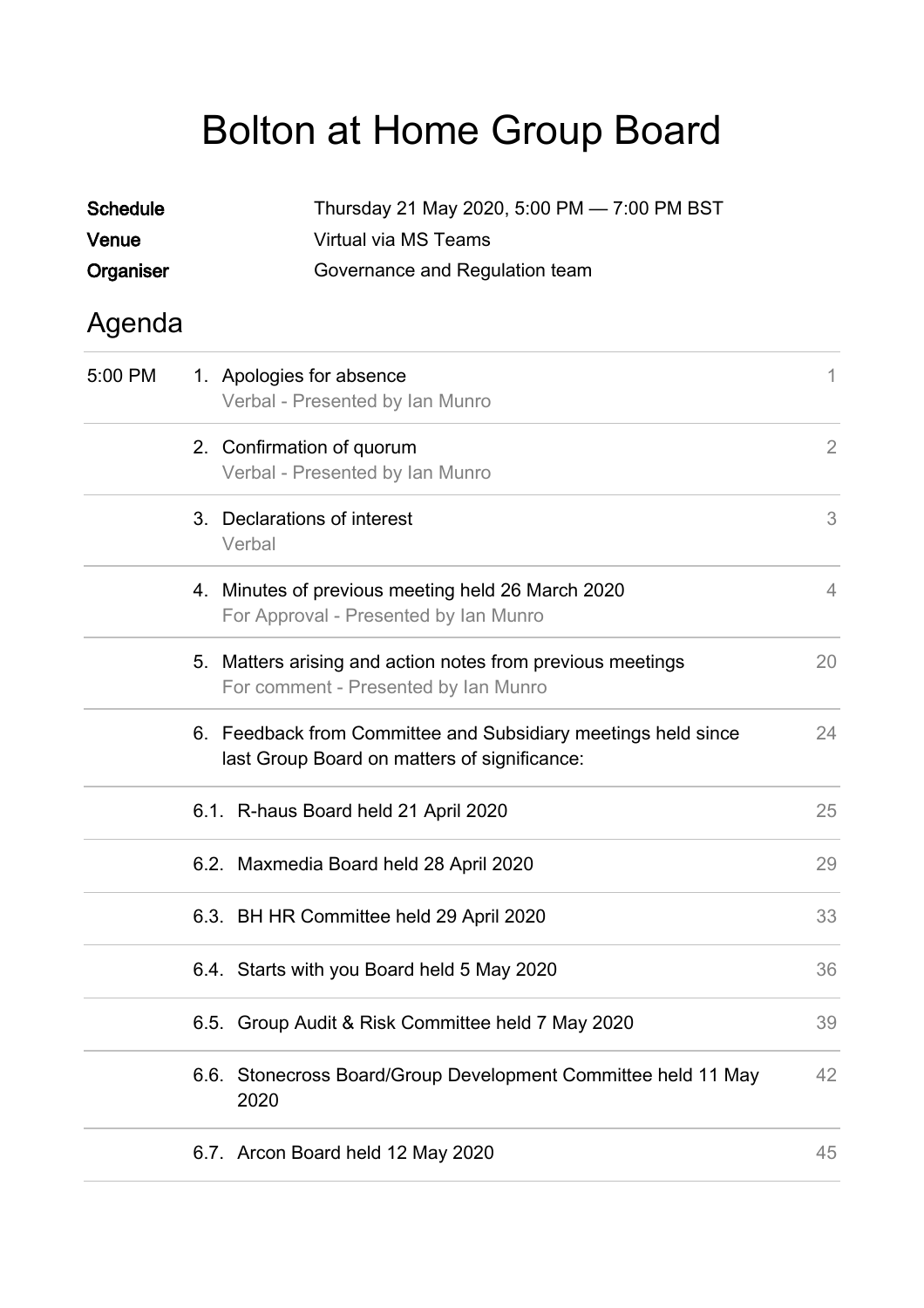| 5:15 PM | 7. Group CEOs update<br>Verbal - Presented by Jon Lord                                                                                                                              | 48  |
|---------|-------------------------------------------------------------------------------------------------------------------------------------------------------------------------------------|-----|
| 5:30 PM | 8. Targets for the PIs in the 2020/21 Group registered providers<br>strategic performance and health & safety reports to Group Board<br>For Approval - Presented by Caroline Fraser | 53  |
|         | 9. Strategic performance report to Board quarter 4 2019/20 (Bolton<br>at Home & Arcon)<br>For comment - Presented by Caroline Fraser                                                | 72  |
|         | 10. Subsidiaries performance report to Group Board quarter 4<br>2019/20<br>For comment - Presented by Caroline Fraser                                                               | 110 |
|         | 11. Group health and safety report<br>For comment - Presented by Caroline Fraser                                                                                                    | 124 |
| 5:50 PM | 12. Group financial monitoring quarter 4 2019/20<br>For Approval - Presented by Joan Wyatt                                                                                          | 139 |
| 6:00 PM | 13. Group development update report<br>For comment - Presented by Dominic Conway                                                                                                    | 169 |
|         | 14. Group sales update report<br>For comment - Presented by Dominic Conway                                                                                                          | 184 |
|         | 15. Revision to Group financial appraisals and benchmarks<br>For Approval - Presented by Dominic Conway                                                                             | 195 |
| 6:15 PM | 16. Revised budget report 2020/21<br>For Approval - Presented by Edward Mellor                                                                                                      | 201 |
|         | 17. Sensitivity and stress testing on the business plan<br>For Approval - Presented by Edward Mellor                                                                                | 233 |
| 6:30 PM | 18. Bolton Council nominees to BH Board<br>For Approval - Presented by Tina Cunliffe                                                                                                | 255 |
|         | 19. Confirmation of written resolutions<br>For Information - Presented by Tina Cunliffe                                                                                             | 258 |
|         | 20. Forward planning timetable<br>For comment - Presented by Deborah Thompson                                                                                                       | 269 |